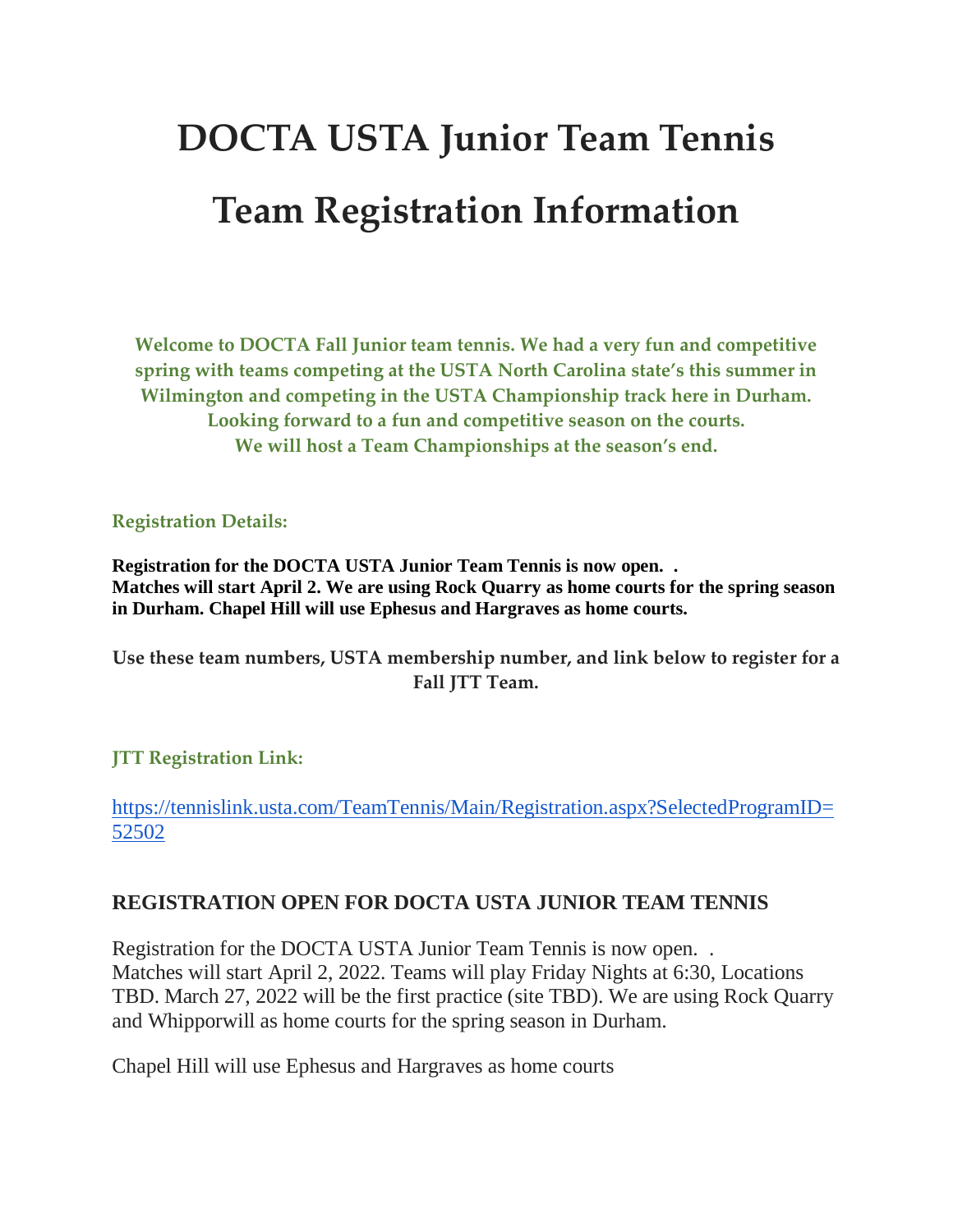JTT participants must have a Junior USTA Membership which is free and can be requested **[here](http://r20.rs6.net/tn.jsp?f=001ajJH8D7bs4egI8LmpJZ4ILwxjRfBQ9sdxhvPo9t_oa1gRSwtrhM6V8cZhwWkWMZE7Jd2LwX9v-7kqvLAO0BhvFXxEqptTOHMg7bPYoJyviV1FVaaUtbSf8zybNXJUabniOGSxipi-ZOlVkAIyLENsFcYi3ovjh1WIxJcvoSPo2yqK_HBa0Q_LSHJ03Cw8HTVUVUNMbsJAXTuvMSxj839KIOLZP3upSqjBwYlVJbu7IQ=&c=gAKyp0XGqlaTFxx_pBoCW9WzjMnosJjhBR-2jQJClroTws6oSbdXuw==&ch=q5iBqoUV_5EdgiEGd90E5wKd1IJTT6EiiaKWxdxzNB65Z8gfDqAH9g==)**.

Use these team numbers to register for a team (see below). Plus your USTA membership number.

Use the link below to register. When you get to the link look for "register for a team".

Register for a team with link below:

7039435815 DOCTA 8U (Durham) 7039434922 Empact 8U (Chapel Hill)

7039435814 DOCTA 10U (Durham) 7039434923 Empact 10U (Chapel Hill)

7039436021 DOCTA 12U (Durham) 7039436175 Empact 12U (Chapel Hill) 7039436019 Hardscrabble 12U (Durham)

7039434926 Empact 12U (Chapel Hill) Intermediate

7039436022 DOCTA 14U (Durham) 7039434927 Empact 14U (Chapel Hill)

7039434928 Empact 14U intermediate (Chapel Hill)

7039436023 DOCTA 18U (Durham) 7039434929 Empact 18U (Chapel Hill) 7039436020 Hardscrabble 18U (Durham)

7039434930 Empact 18U (Chapel Hill) Intermediate

Parents, if you are interested in captaining a team or volunteering to assist with a team, please contact LeeAnn Rose below. Also, if you need help with registration, please call, LeeAnn 919-358-1179 or email [leerus@aol.com](mailto:leerus@aol.com).